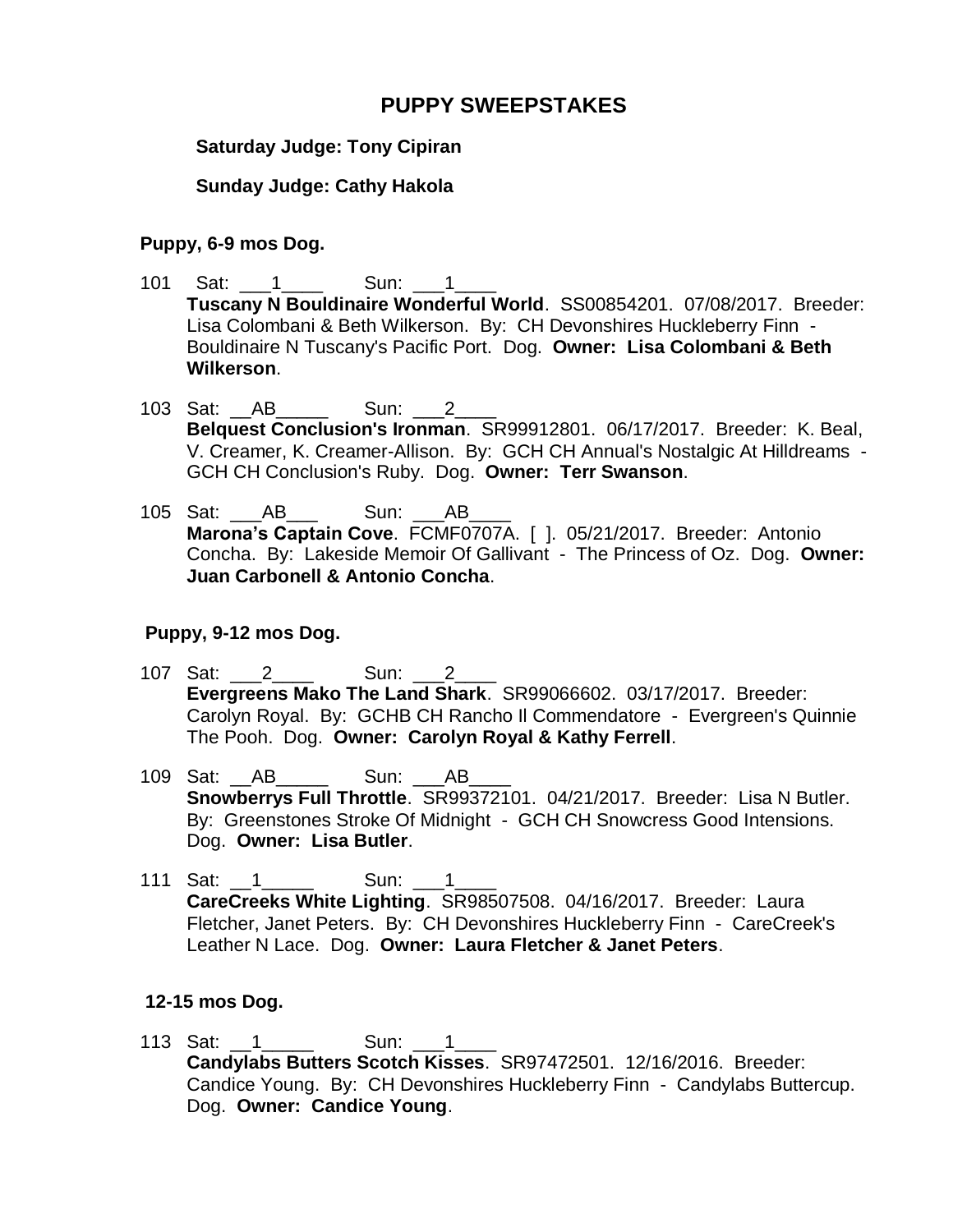115 Sat: AB \_\_\_\_\_\_\_ Sun: AB **Sunshines Dalwater Son Ofa Dutch**. SR96430604. 12/11/2016. Breeder: Lorre Bollar. By: CH Dalwater Dream Weaver - Sunshines Just A Hoot Of Journeyman. Dog. **Owner: Loree Bollar**.

#### **15-18 mos Dog.**

- 119 Sat: \_\_2\_\_\_\_\_ Sun: \_\_\_1\_\_\_\_ **Greenstone's Total Eclipse**. SR95952801. 11/12/2016. Breeder: Starkey Green & Stacey Green. By: Greenstone's Music Man - CH Greenstone's What Comes Around. Dog. **Owner: Starkey & Stacey Green**.
- 129 Sat: 1 Sun: 2 **Loretta Labs Costa Three Nations Trujillo-Guerrero**. SS02002501. 11/07/2016. Breeder: Juan Carbonell & Consuelo Guerrero. By: Greenstone's Music Man - Loretta Labs Locked & Reloaded. Dog. **Owner: Juan Carbonell & Antonio Concha**.

#### **Puppy, 6-9 mos Bitch.**

- 142 Sat: 3 \_\_\_\_\_\_ Sun: 4 **Sheilasann Visions Of Irish**. SS01028101. 08/08/2017. Breeder: Mary C Mendadier. By: Sheilasann Kiltie At Labaloosa - Labaloosas River Shannon. Bitch. **Owner: Sheila Thornburgh**.
- 144 Sat: 4 \_\_\_\_\_ Sun: **Rilan Mother Of Dragons**. SS00473301. 07/08/2017. Breeder: Barbara & Don McCormick, Kim Nowak. By: GCH CH Hyspire Bohemian Rhapsody From Breckin - Broyhill Ruby Red Slippers. Bitch. **Owner: Barbara & Don McCormick & Kim Nowak**.
- 146 Sat: 2 Sun: 3 **St John's Move It On Over For Castlecreek**. SS01246701. 07/18/2017. Breeder: Bonnie St. John & Laura O'Hare. By: GCHB CH Bouldinaire's Move It On Over - St John's Eyes Be The Dance. Bitch. **Owner: Bonnie St John & Laura O'Hare**.
- 148 Sat: **Sun: 2 Bentwood's Thundering Sassenach**. SS01043301. 08/11/2017. Breeder: Debra Thompson. By: GCH CH Kintra's Celtic Thunder CGC - Mainland's Embers On Fire at Bentwood. Bitch. **Owner: Debra Thompson**.
- 150 Sat: 2001 Sun: **Bentwood Little Miss Samus**. SS01043302. 08/11/2017. Breeder: Debra Lynn Thompson. By: GCH CH Kintra's Celtic Thunder CGC - Mainland Embers on Fire at Bentwood. Bitch. **Owner: Keith and Mindy Scher**.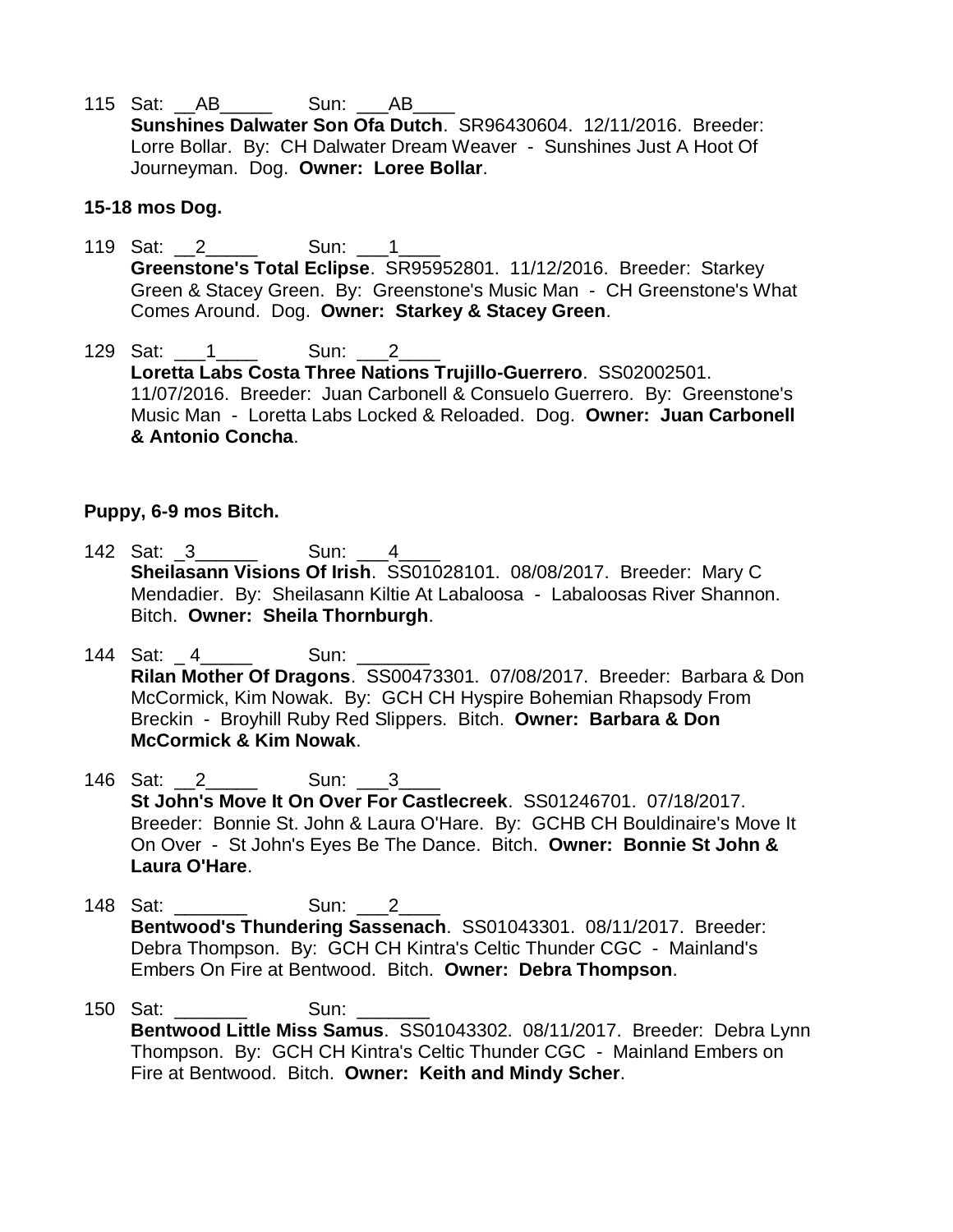- 152 Sat: 1 \_\_\_\_\_ Sun: 1 **Greenstone's Easy on the Eyes**. SS00246601. 05/28/2017. Breeder: Starkey Green & Stacey Green. By: Greenstone's Stroke of Midnight - Mtn Meadow Greenstone Spiked Punch. Bitch. **Owner: Starkey & Stacey Green**.
- 154 Sat: AB \_\_\_\_\_ Sun: AB **Miura**. FCMF0707B. [ ]. 05/21/2017. Breeder: Antonio Concha. By: Lakeside Memoir Of Gallivant - The Princess of Oz. Bitch. **Owner: Juan Carbonell & Antonio Concha**.

#### **Puppy, 9-12 mos Bitch.**

- 156 Sat: 156 Sun: 2 **Kenya Pretty In Pink @ Whimsical Farms**. SR99540902. 05/14/2017. Breeder: Chris Valdez. By: MX. CH. Greenstone Chocoholic at Loretta - Kenya Ms.Jessie. Bitch. **Owner: Deborah Lee**.
- 158 Sat: \_\_\_AB\_\_\_\_ Sun: \_\_AB\_\_\_\_\_ **Snowberry's Here For The Party**. SR99372102. 04/21/2017. Breeder: Lisa N. Butler. By: Greenstones Stroke Of Midnight - GCH CH Snowcress Good Intensions. Bitch. **Owner: Lisa Butler**.
- 160 Sat: 1 \_\_\_\_\_\_ Sun: 1 **Crescendo Bewitched**. SR99178301. 05/05/2017. Breeder: Barbara Lewis, Barbara Nowak. By: CH Maritime Kiss Me Quick at Caercreek - Crescendo Stop, Drop, and Roll. Bitch. **Owner: Barbara Lewis & Barbara Nowak**.
- 162 Sat: AB \_\_\_\_\_ Sun: AB **Greenstone's Barista**. SR99047003. 04/20/2017. Breeder: Starkey Green & Stacey Green. By: GCHS Ch Paradocs Obsidian - Greenstone's Cuppa Delight. Bitch. **Owner: Starkey & Stacey Green**.
- 164 Sat: \_\_\_3\_\_\_\_ **Serene's No Trouble at the Pearly Gates**. SR98576901. 03/29/2017. Breeder: Janet Cosores. By: Sterlinghall Serene's From Pluto - Serene's Marshlands Chick. Bitch. **Owner: Sophia Pirelli**.
- 166 Sat: 2 \_\_\_\_ Sun: 2 **Dalwater Bonnaroo**. SS00518202. 05/14/2017. Breeder: Lisa C Allen. By: GCHS CH Epoch's Moccasin Joe - Dalwater Shadowboxer. Bitch. **Owner: Lisa Allen**.
- 168 Sat: \_\_\_AB\_\_\_\_ Sun: \_\_AB\_\_\_\_\_ **Dalwater Mazerati**. SR99813701. 04/29/2017. Breeder: Lisa C Allen. By: GCHB CH Ranchos Il Commendatore - Dalwater Hey Lucy. Bitch. **Owner: Lisa Allen**.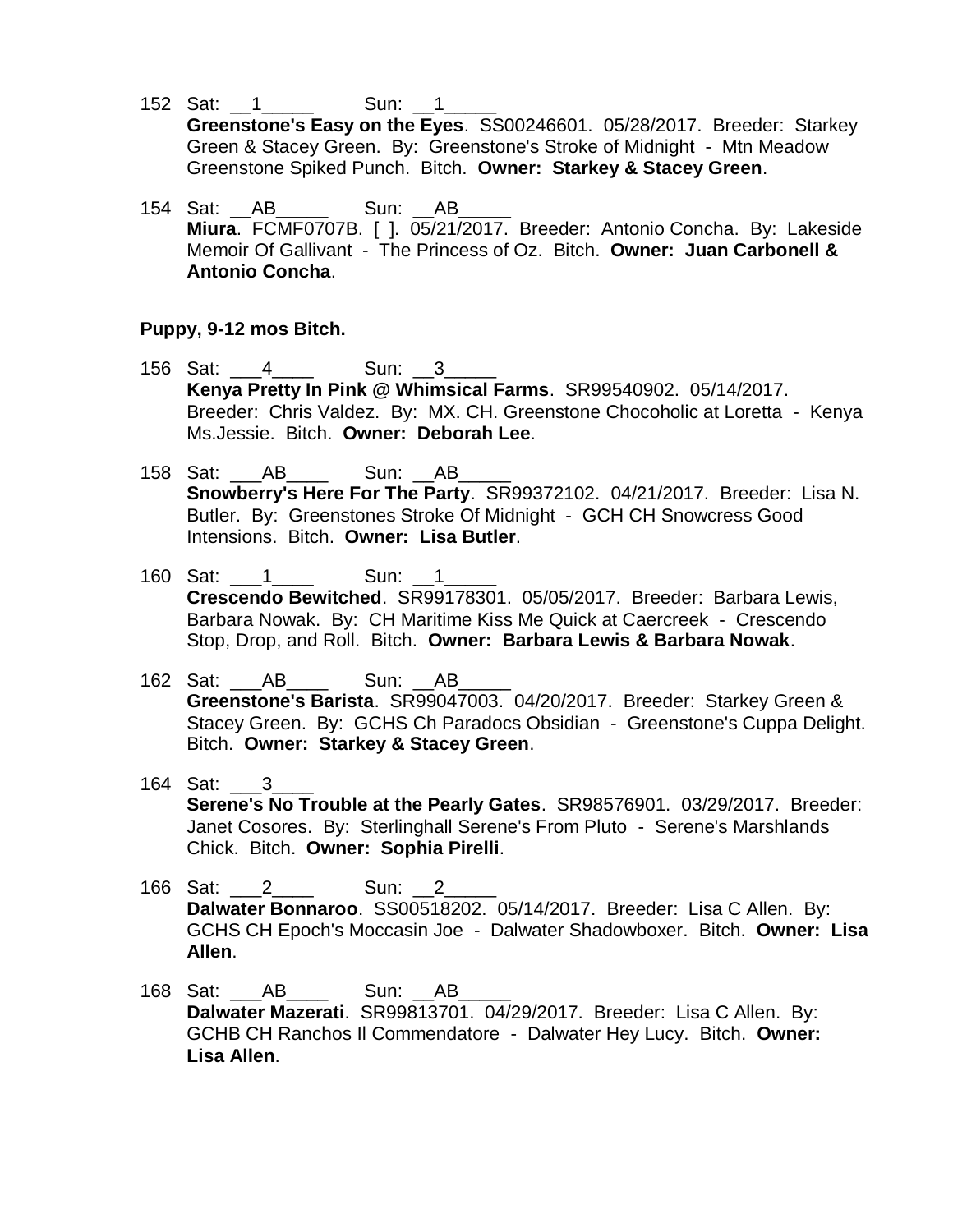### **12-15 mos Bitch.**

- 170 Sat: 2 **Loretta Labs Taryn At Brinleywood (Franco)**. SR98846301. 01/18/2017. Breeder: Juan Carbonell, Daniel Franco. By: CH Wolf's Hunter El Sweet Solon - D'F Vaniglia Loretta. Bitch. **Owner: Trina M. Smith**.
- 208 Sat: 1 \_\_\_\_ Sun: 1 **CareCreeks Coal Miners Daughter**. SR96276001. 11/19/2016. Breeder: Janet Peters, Laura Fletcher. By: CH Maritime Kiss Me Quick At CareCreek - CareCreek Rock And Roll Rub. Bitch. **Owner: Laura Fletcher & Janet Peters, Susan Houx**
- 270 Sat: 3 \_\_\_\_\_ Sun: 2 **Summerland's Intan's Second Kindred Spirit - T Hoppenbrouwers**

## **15-18 mos Bitch.**

.

- 172 Sat: 3\_\_\_\_\_ Sun: 3\_\_\_ **Oh Whatever Bella Mare**. SR97943702. 09/01/2016. Breeder: Sonia Czajor. By: Hyspire Maritime Roc My Socks - Hyspire Whatever You Want. Bitch. **Owner: Roni Lao**.
- 174 Sat: 2 \_\_\_\_\_ Sun: 2 **Kenya's Lil Miss Fancy Pants For St Johns**. SR94779801. 08/19/2016. Breeder: Chris Valdez. By: GCHB CH Quail Chase Broadway Joe Windfall - Kenya Blue Jeans. Bitch. **Owner: Bonnie St John**.
- 176 Sat: \_\_AB\_\_\_\_\_ Sun: \_\_\_AB\_\_\_\_ **Greenstone's Token Romance**. SR95179401. 08/19/2016. Breeder: Starkey Green & Stacey Green, Elizabeth Martin. By: Greenstone's Special Forces - GCH CH Greenstone's Lady Luck. Bitch. **Owner: Starkey & Stacey Green**.
- 184 Sat: 1 \_\_\_\_ Sun: 1 **CaerCreeks Hugs N Kisses To Maritime**. SR96414301. 11/12/2016. Breeder: Julie Jussaume, Janet Peters, Laura Fletcher. By: CH Elhid's Smug Cat - CH CaerCreeks Passionate Kisses. Bitch. **Owner: Laura Fletcher & Janet Peters**.

224 Sat: AB \_\_\_\_\_ Sun: AB **CaerCreeks Loves Me Like A Rock**. SR95238002. 09/03/2016. Breeder: Janet Peters, Laura Fletcher, Nancy Tanner. By: Maritime Kiss Me Quick At CaerCreek - Caerleons You Can't Hurry Love. Bitch. **Owner: Laura Fletcher & Janet Peters**.

|  | Saturday: Best In Sweepstakes ___152___Best Opposite In Sweepstakes ___129___ |  |
|--|-------------------------------------------------------------------------------|--|
|  | Sunday: Best In Sweepstakes ___113___Best Opposite In Sweepstakes ___152_     |  |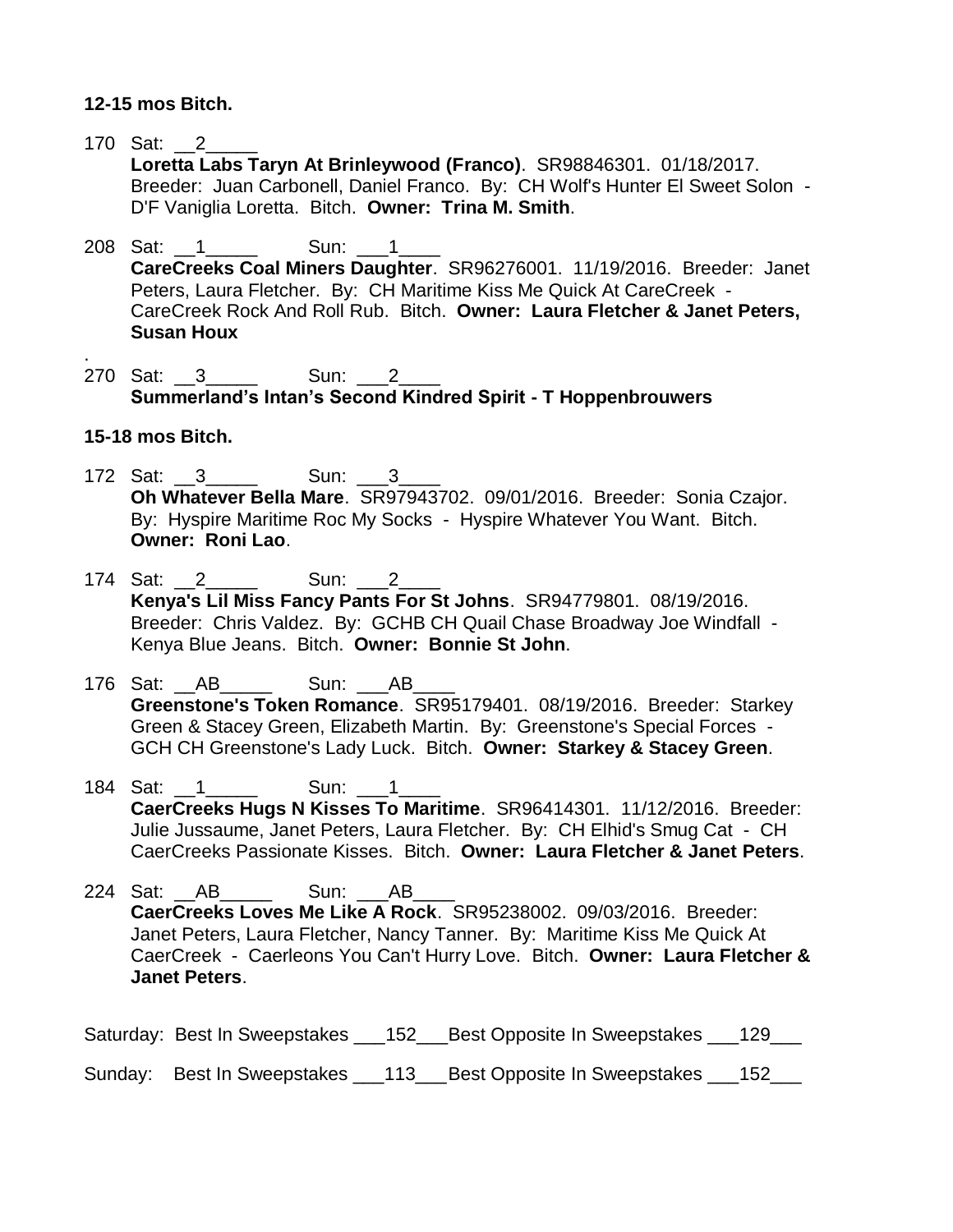## **VETERAN SWEEPSTAKES**

### **Saturday Judge: Tony Ciprian**

## **Sunday Judge: Cathy Hakola**

#### **9-11 years Dog.**

229 Sat: 1 \_\_\_\_\_ Sun: 1 **GCH CH Blue Knight Silent Alarm CGC**. SR39845501. 12/13/2006. Breeder: Dian & Dan Welle. By: CH Oseay Darn That Alarm - Blue Knight Happy Talk. Dog. **Owner: Jo-Anne & Glenn Jace & Michelle Jace**.

#### **7-9 years Bitch.**

266 Sat: 1 \_\_\_\_\_\_ Sun: 1 **Crescendo Stop, Drop, and Roll**. SR56755101. 05/07/2009. Breeder: Barbara Lewis, Barbara Nowak. By: Wynhill's Special Edition - Crescendo Poetry in Motion. Bitch. **Owner: Barbara Lewis & Barbara Nowak**.

#### **9-11 years Bitch.**

140 Sat: \_\_\_1\_\_\_\_ **Ruxland Icelandic Poppy**. SR47961903. 12/21/2007. Breeder: Jamie D Rucker. By: Dalwater's Drambuie - Ruxlands Funny Girl Sophie. Bitch. **Owner: L. Diane Butler**.

#### Saturday:

Best In Veteran Sweepstakes \_266\_ Best Of Opposite In Veteran Sweepstakes \_\_229\_

Sunday:

Best In Veteran Sweepstakes \_229\_ Best Of Opposite In Veteran Sweepstakes \_\_266\_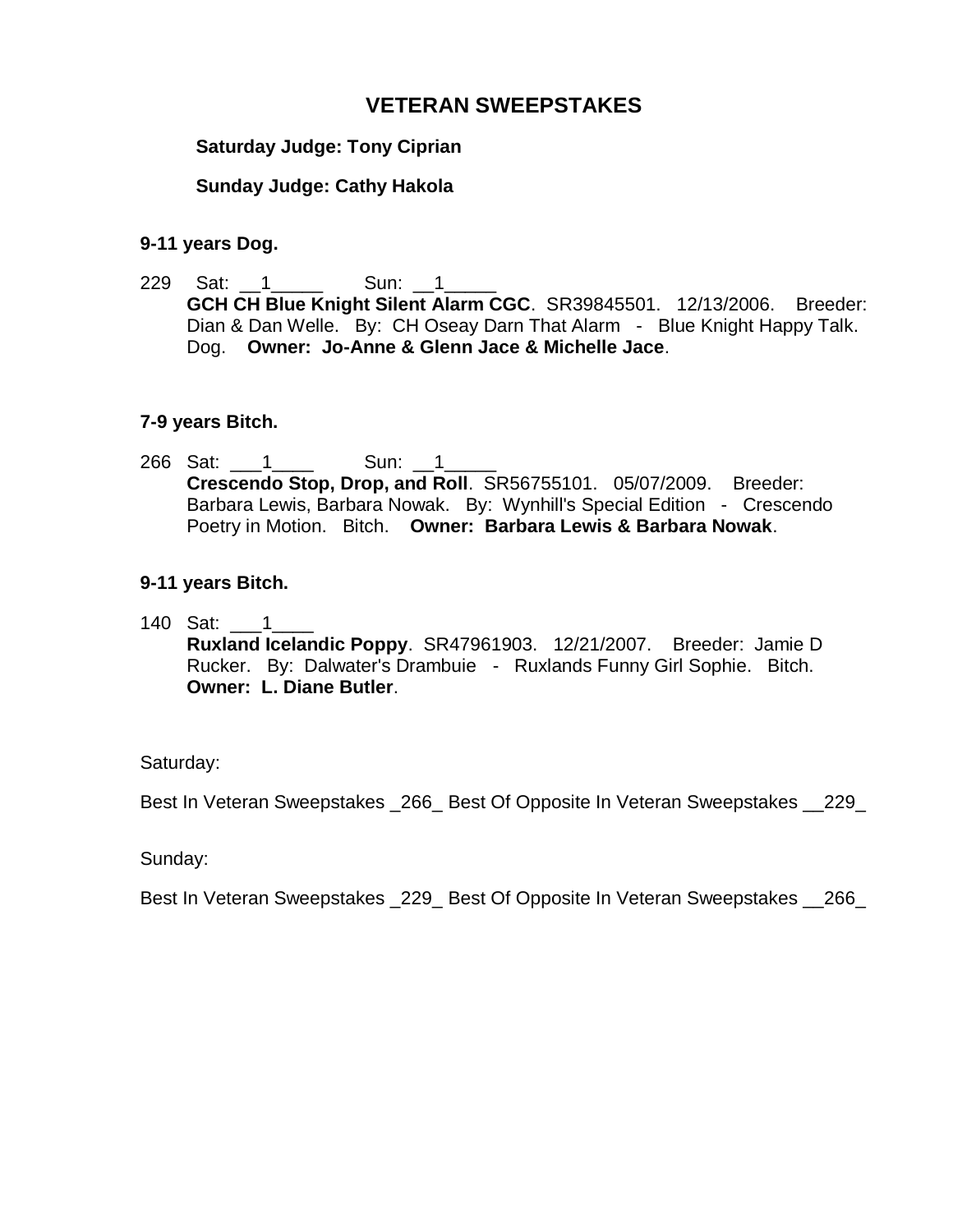# **DOG CLASSES**

### **Saturday Judge: Krista Beal**

## **Sunday Judge: Judy Heim**

### **Puppy, 6-9 mos Dog.**

- 101 Sat: 1 Sun: 1 **Tuscany N Bouldinaire Wonderful World**. SS00854201. 07/08/2017. Breeder: Lisa Colombani & Beth Wilkerson. By: CH Devonshires Huckleberry Finn - Bouldinaire N Tuscany's Pacific Port. Dog. **Owner: Lisa Colombani & Beth Wilkerson.**
- 103 Sat: \_\_\_\_AB\_\_\_\_\_ Sun: 2 **Belquest Conclusion's Ironman**. SR99912801. 06/17/2017. Breeder: K. Beal, V. Creamer, K. Creamer-Allison. By: GCH CH Annual's Nostalgic At Hilldreams - GCH CH Conclusion's Ruby. Dog. **Owner: Terr Swanson**.
- 105 Sat: \_\_\_AB\_\_\_\_ Sun: \_\_ AB \_\_\_\_\_ **Marona's Captain Cove**. FCMF0707A. [ ]. 05/21/2017. Breeder: Antonio Concha. By: Lakeside Memoir Of Gallivant - The Princess of Oz. Dog. **Owner: Juan Carbonell & Antonio Concha**.

## **Puppy, 9-12 mos Dog.**

- 107 Sat: 2 \_\_\_\_ Sun: 2 **Evergreens Mako The Land Shark**. SR99066602. 03/17/2017. Breeder: Carolyn Royal. By: CH Rancho Il Commendatore - Evergreen's Quinnie The Pooh. Dog. **Owner: Carolyn Royal & Kathy Ferrell**.
- 109 Sat: \_\_\_ AB \_\_\_\_ Sun: \_\_ AB \_\_ Snowberrys Full Throttle. SR99372101. 04/21/2017. Breeder: Lisa N Butler. By: Greenstones Stroke Of Midnight - GCH CH Snowcress Good Intensions. Dog. **Owner: Lisa Butler**.
- 111 Sat: \_\_\_\_1\_\_\_ Sun: \_\_1\_\_\_\_\_ **CareCreeks White Lighting**. SR98507508. 04/16/2017. Breeder: Laura Fletcher, Janet Peters. By: CH Devonshires Huckleberry Finn - CareCreek's Leather N Lace. Dog. **Owner: Laura Fletcher & Janet Peters**.

#### **12-15 mos Dog.**

113 Sat: \_\_\_\_1\_\_\_ Sun: \_\_1\_\_\_\_\_ **Candylabs Butters Scotch Kisses**. SR97472501. 12/16/2016. Breeder: Candice Young. By: CH Devonshires Huckleberry Finn - Candylabs Buttercup. Dog. **Owner: Candice Young**.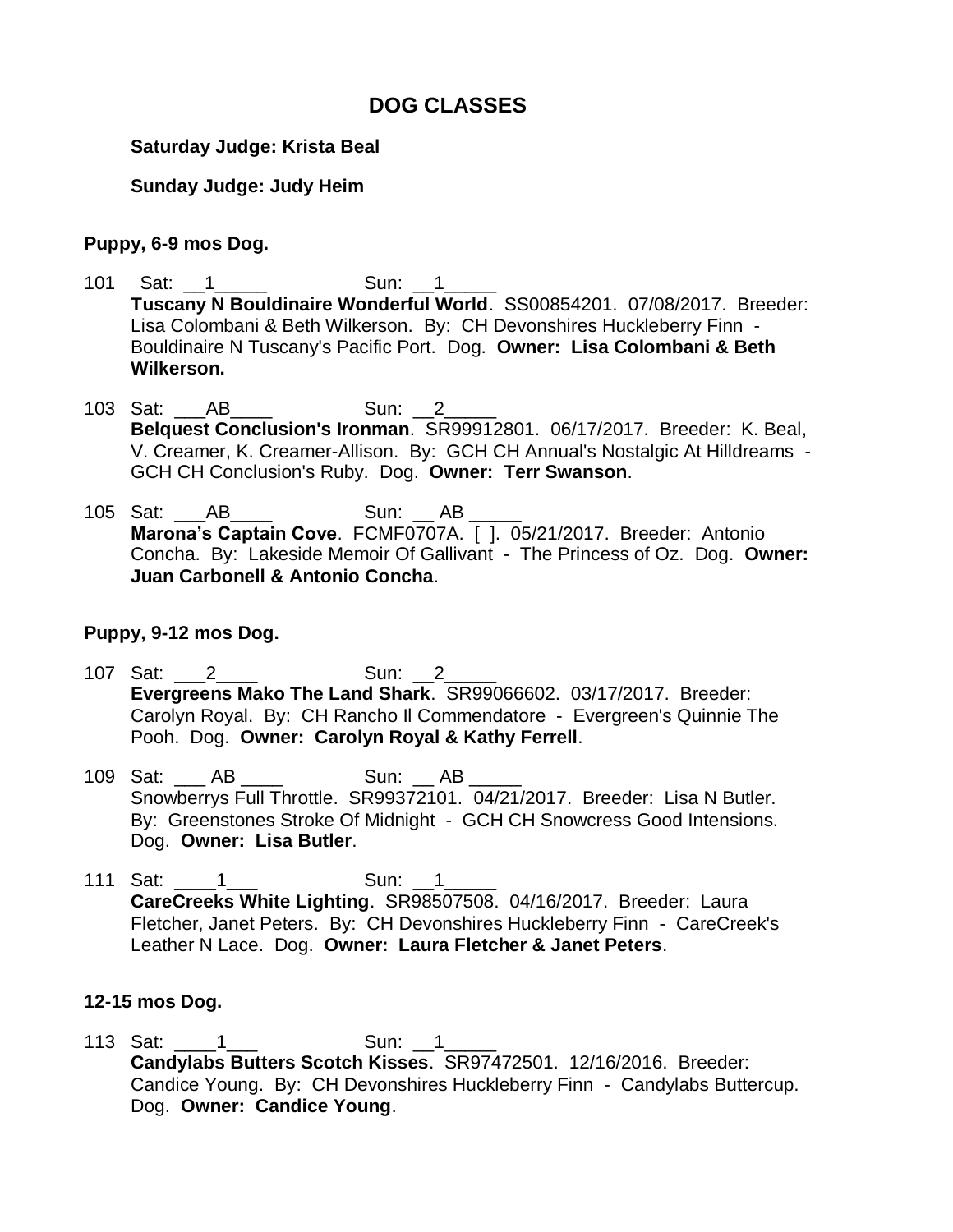115 Sat: \_\_ AB \_\_\_ Sun: \_\_ AB \_\_\_\_\_ **Sunshines Dalwater Son Ofa Dutch**. SR96430604. 12/11/2016. Breeder: Lorre Bollar. By: CH Dalwater Dream Weaver - Sunshines Just A Hoot Of Journeyman. Dog. **Owner: Loree Bollar**.

#### **15-18 mos Dog.**

- 117 Sat: 2 Sun: 2 **Noteworthy's Smooth Criminal Gadding About ' J '**. SR96254503. 10/28/2016. Breeder: Hailey Mortensen. By: GCH CH Annual's Nostalgic At Hilldreams - Noteworthy's Hey Pretty Girl " Melody ". Dog. **Owner: Kent B Mortensen**. Agent: Jorge Olivera.
- 119 Sat: 1 \_\_\_\_\_\_ Sun: 1 **Greenstone's Total Eclipse**. SR95952801. 11/12/2016. Breeder: Starkey Green & Stacey Green. By: Greenstone's Music Man - CH Greenstone's What Comes Around. Dog. **Owner: Starkey & Stacey Green**.

#### **Bred-By Exhibitor Dog.**

- 121 Sat: 1 \_\_\_ 1 \_\_\_\_\_ Sun: 3 **Riverlane's Any Given Sunday**. SR91636401. 02/09/2016. Breeder: Susan Huntzinger, Joanne Hanscom. By: GCHB CH Shalimar's The Animator - Riverlane Skye's Black Friday. Dog. **Owner: Susan Huntzinger & Ellen Sparks.**
- 123 Sat: 3 Sun: 2 **Maritime Just A Kiss For CaerCreek**. SR90186204. 10/10/2015. Breeder: Laura Fletcher, Janet Peters, Julie Jussaume. By: CH Wiscoys Rocco - CH CaerCreek Passionate Kisses. Dog. **Owner: Julie Jussaume & Laura Fletcher, Janet Peters.**
- 125 Sat: \_\_\_ AB \_\_\_\_ Sun: \_\_ AB \_\_ **Broyhill Locked and Loaded**. SR70527901. 10/11/2010. Breeder: Barbara Nowak, Kimberly Nowak. By: CH Wits End Jacks or Better at Blackwing - GCH CH Broyhill Gemstone. Dog. **Owner: Barbara Nowak & Kimberly Nowak**.
- 127 Sat: 4 Sun: 4 **Belcarra Roulette**. SR89297101. 08/10/2015. Breeder: Shawna Lawson. By: CH Lobuff Hollyridge Wizard Of Oz - CH Belcarra Bachelorette. Dog. **Owner: Shawna Lawson & Lisa Allen**.
- 129 Sat: 2 Sun: 1 **Loretta Labs Costa Three Nations Trujillo-Guerrero**. SS02002501. 11/07/2016. Breeder: Juan Carbonell & Consuelo Guerrero. By: Greenstone's Music Man - Loretta Labs Locked & Reloaded. Dog. **Owner: Juan Carbonell & Antonio Concha**.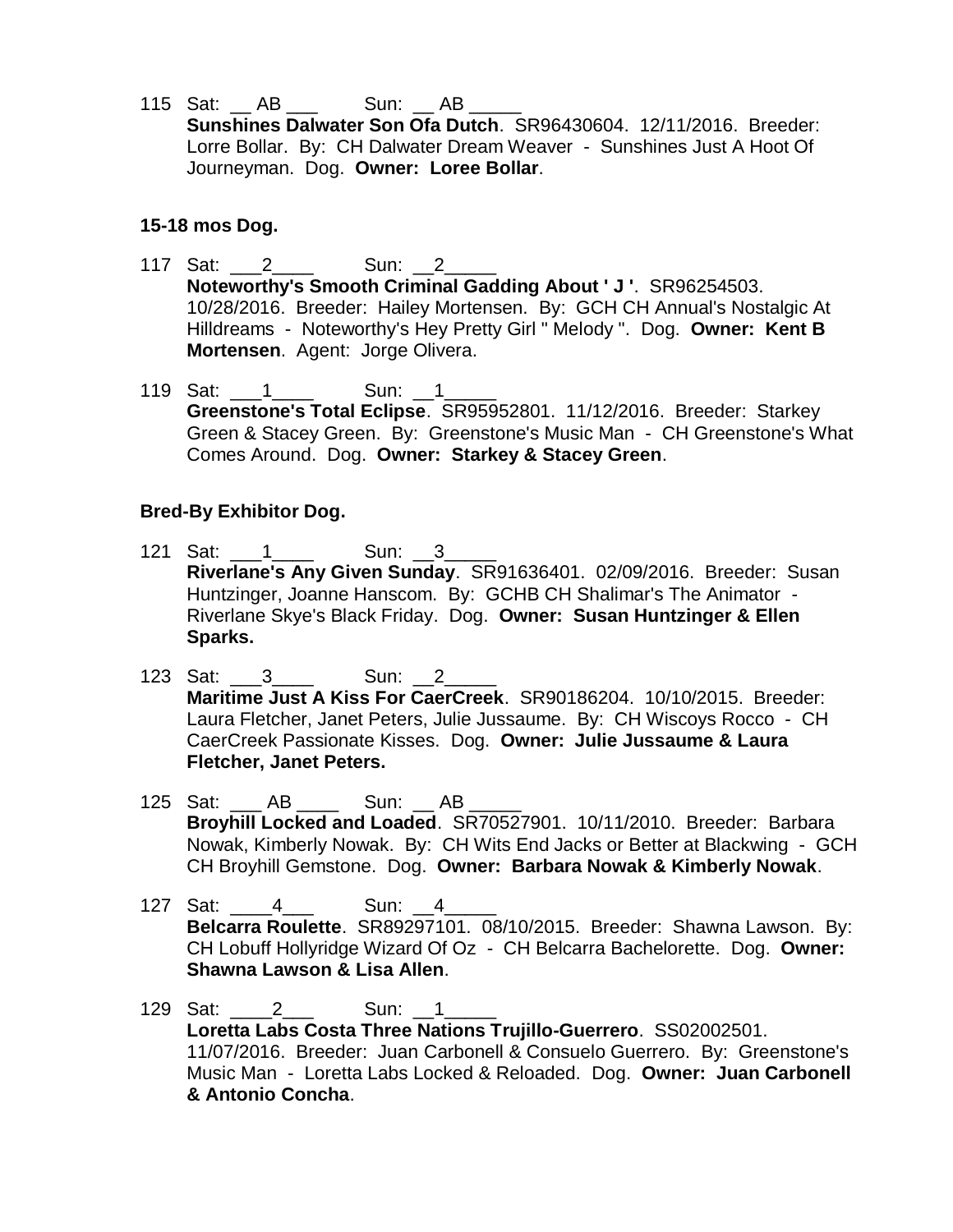### **American Bred Dog.**

- 131 Sat: 2 Sun: 2 **Shelquin Golden Rule At Eon**. SR92715604. 04/15/2016. Breeder: Shelley Ellison. By: GCH CH Rancho's Il Commendatore - JanLon Creek's California Gurl CGC. Dog. **Owner: Daos Boonma**.
- 200 Sat: 1 \_\_\_\_ Sun: 1 \_\_\_ **Wallcroft's Viking Spear**. SR94328607. 07/11/2016. Breeder: Nancy Shahan-Wall, Larry W. Wall. By: GCH CH Laurglen Ardent Roque at Hyspire RN JH CGC - Wallcroft Windrose Nyckelharpa. Dog. **Owner: Nancy Shahan-Wall & Larry W. Wall**.

#### **Open, Black Dog.**

- 133 Sat: 1 \_\_\_\_\_\_ Sun: 1 **Wallcroft Promise Keeper At Bayside**. SR94161001. 07/01/2016. Breeder: Nancy Shahan-Wall, Larry Wall. By: GCHB CH Saddlehill Late Knight Scramble - Wallcroft Windrose Zero Gravity JH. Dog. **Owner: Charlene Cordiero**.
- 135 Sat: 3 \_\_\_\_\_ Sun: 2 **Skywater Elvis**. SR91342603. 12/12/2015. Breeder: Heather & Jason Luis. By: CH Piccadilly's Citius Altius Fortius - Blackwater's Pay It Forward. Dog. **Owner: Toni Elliott**.
- 137 Sat: 2 Sun: 3 **Rocking Thistle Sir Barton Of Bentwood**. SR84466905. 05/15/2014. Breeder: Marney McCleary. By: GCH CH Laurglen Ardent Rogue At Hyspire RN CGC - Rocking Thistle Zafari De Vu. Dog. **Owner: Debra Thompson**.

#### **Open, Chocolate Dog.**

139 Sat: 1 Sun: 1 **Greenstone's Music Man**. SR89650101. 08/12/2015. Breeder: Starkey Green & Stacey Green. By: GCH CH Epoch's Moccasin Joe - Greenstone's Cuppa Delight. Dog. **Owner: Starkey & Stacey Green**.

#### **Open, Yellow Dog.**

- 141 Sat: 1 \_\_\_\_\_\_ Sun: 1 **Belcarra Day Money**. SR88379001. 05/24/2015. Breeder: Shawna Lawson. By: CH Dalwater Dream Weaver - Belcarra Love Spell. Dog. **Owner: Shawna Lawson & Lisa Allen**.
- **Saturday: Winners Dog \_\_\_121\_\_\_\_\_ Reserve \_\_139\_\_\_\_ Points\_\_\_3\_\_\_\_ Dogs\_\_17\_\_\_\_**
- **Sunday: Winners Dog \_\_\_129\_\_\_\_\_ Reserve \_\_119\_\_\_\_ Points\_\_\_3\_\_\_\_ Dogs\_\_18\_\_\_\_**

**Division 9 Point Schedule of Points ~ Dogs** (effective May 17, 2017) **2 = 1 Pt 7 = 2 Pts 11 = 3 Pts 23 = 4 Pts 44 = 5 Pts**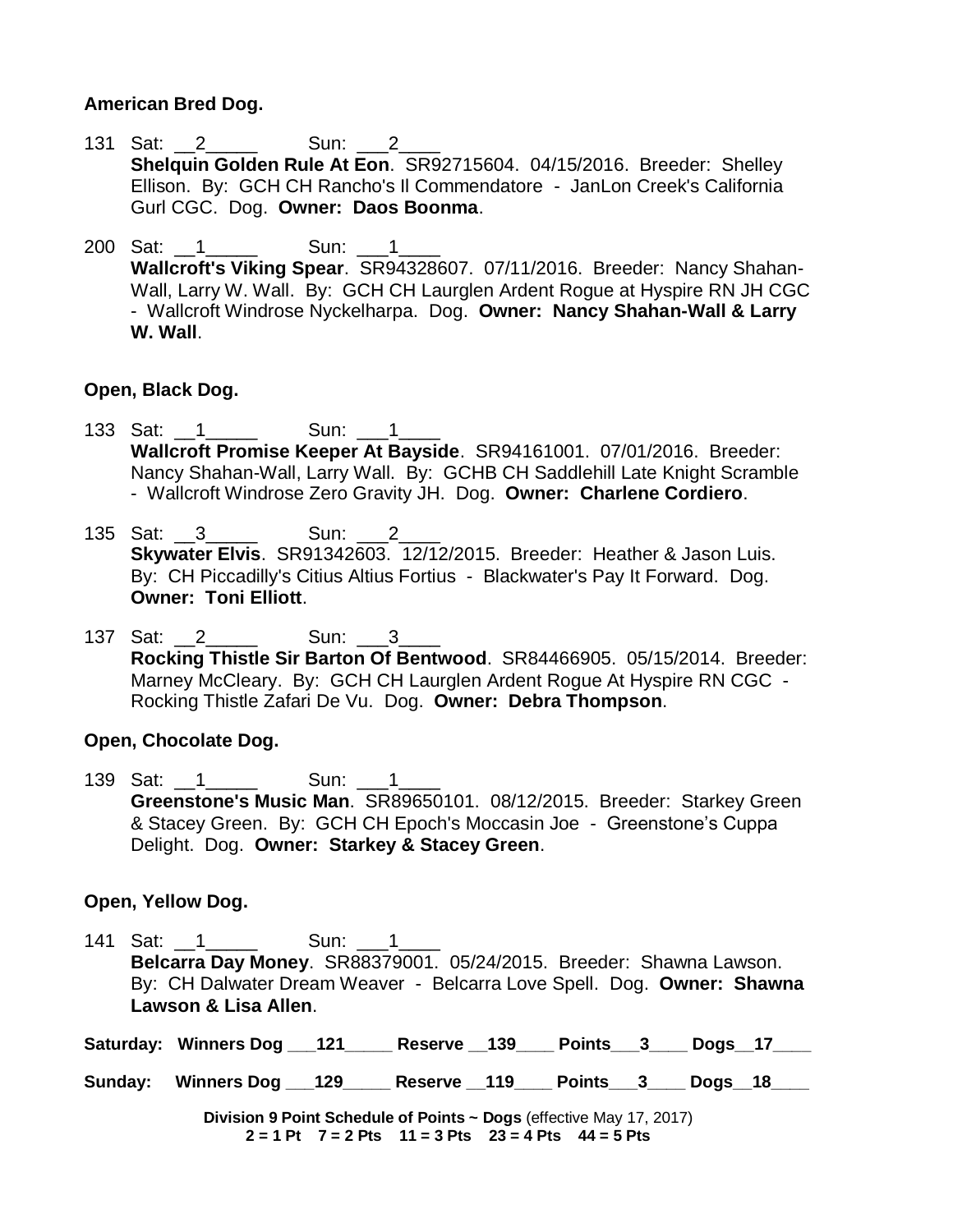## **BITCH CLASSES**

#### **Saturday Judge: Krista Beal**

#### **Sunday Judge: Judy Heim**

#### **Puppy, 6-9 mos Bitch.**

- 142 Sat: Sun: 3 **Sheilasann Visions Of Irish**. SS01028101. 08/08/2017. Breeder: Mary C Mendadier. By: Sheilasann Kiltie At Labaloosa - Labaloosas River Shannon. Bitch. **Owner: Sheila Thornburgh**.
- 144 Sat: 3 Sun: 4 **Rilan Mother Of Dragons**. SS00473301. 07/08/2017. Breeder: Barbara & Don McCormick, Kim Nowak. By: GCH CH Hyspire Bohemian Rhapsody From Breckin - Broyhill Ruby Red Slippers. Bitch. **Owner: Barbara & Don McCormick & Kim Nowak**.
- 146 Sat: 1 \_\_\_\_\_\_ Sun: 2 **St John's Move It On Over For Castlecreek**. SS01246701. 07/18/2017. Breeder: Bonnie St. John & Laura O'Hare. By: GCHB CH Bouldinaire's Move It On Over - St John's Eyes Be The Dance. Bitch. **Owner: Bonnie St John & Laura O'Hare**.
- 148 Sat: 2 Sun: **Bentwood's Thundering Sassenach**. SS01043301. 08/11/2017. Breeder: Debra Thompson. By: GCH CH Kintra's Celtic Thunder CGC - Mainland's Embers On Fire at Bentwood. Bitch. **Owner: Debra Thompson**.
- 150 Sat: Sun: **Bentwood Little Miss Samus**. SS01043302. 08/11/2017. Breeder: Debra Lynn Thompson. By: GCH CH Kintra's Celtic Thunder CGC - Mainland Embers on Fire at Bentwood. Bitch. **Owner: Keith and Mindy Scher**.
- 152 Sat: 4 **Sun: 1 Greenstone's Easy on the Eyes**. SS00246601. 05/28/2017. Breeder: Starkey Green & Stacey Green. By: Greenstone's Stroke of Midnight - Mtn Meadow Greenstone Spiked Punch. Bitch. **Owner: Starkey & Stacey Green**.
- 154 Sat: AB \_\_\_\_\_ Sun: AB **Miura**. FCMF0707B. [ ]. 05/21/2017. Breeder: Antonio Concha. By: Lakeside Memoir Of Gallivant - The Princess of Oz. Bitch. **Owner: Juan Carbonell & Antonio Concha**.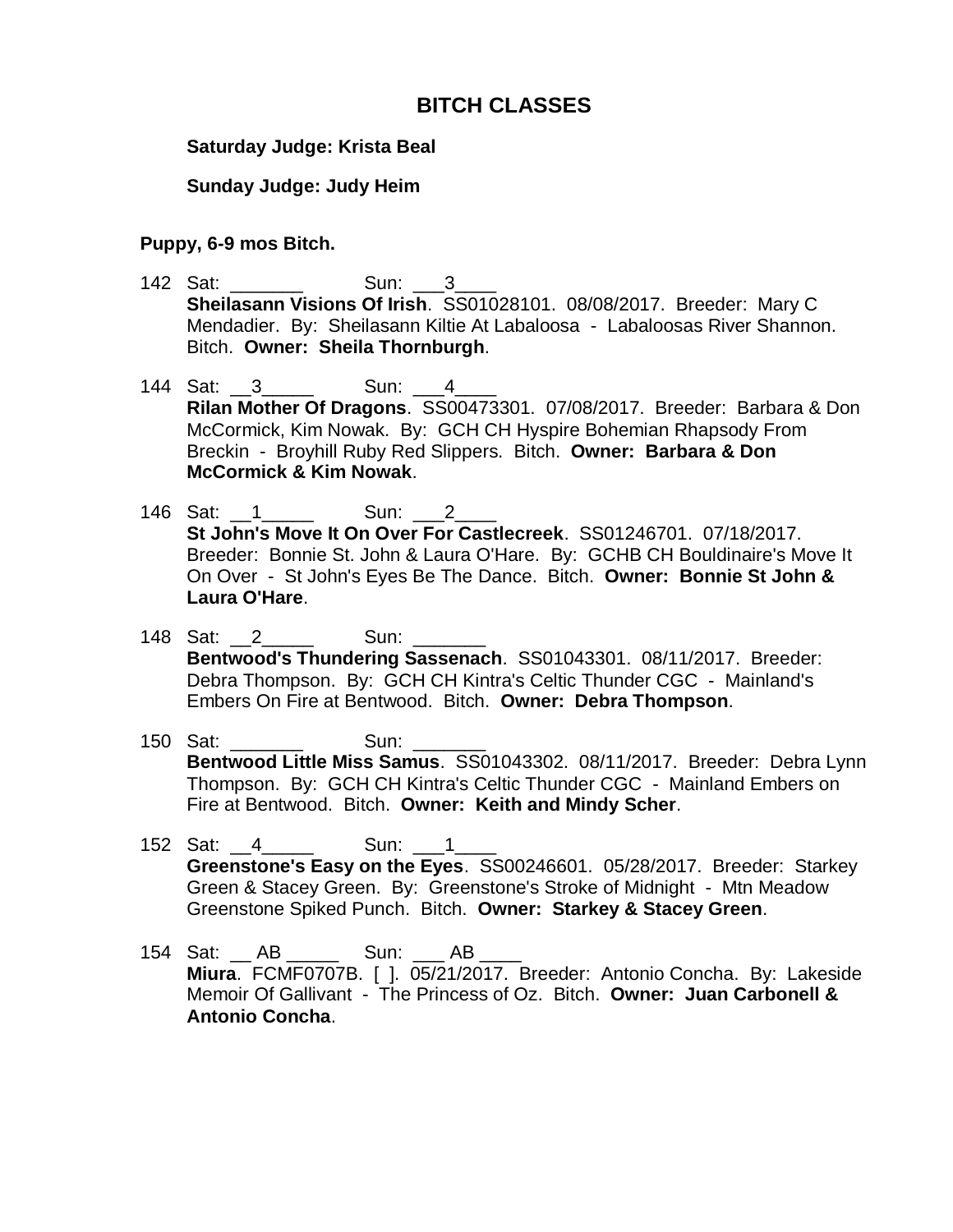**Puppy, 9-12 mos Bitch.**

- 156 Sat: 4 **Sun: 3 Kenya Pretty In Pink @ Whimsical Farms**. SR99540902. 05/14/2017. Breeder: Chris Valdez. By: MX. CH. Greenstone Chocoholic at Loretta - Kenya Ms.Jessie. Bitch. **Owner: Deborah Lee**.
- 158 Sat: AB \_\_\_\_\_ Sun: AB **Snowberry's Here For The Party**. SR99372102. 04/21/2017. Breeder: Lisa N. Butler. By: Greenstones Stroke Of Midnight - GCH CH Snowcress Good Intensions. Bitch. **Owner: Lisa Butler.**
- 160 Sat: 1 Sun: 1 **Crescendo Bewitched**. SR99178301. 05/05/2017. Breeder: Barbara Lewis, Barbara Nowak. By: CH Maritime Kiss Me Quick at Caercreek - Crescendo Stop, Drop, and Roll. Bitch. **Owner: Barbara Lewis & Barbara Nowak**.
- 162 Sat: \_\_\_ AB \_\_\_\_ Sun: \_\_ AB \_\_\_\_\_ **Greenstone's Barista**. SR99047003. 04/20/2017. Breeder: Starkey Green & Stacey Green. By: GCHS Ch Paradocs Obsidian - Greenstone's Cuppa Delight. Bitch. **Owner: Starkey & Stacey Green**.
- 164 Sat: 2 **Serene's No Trouble at the Pearly Gates**. SR98576901. 03/29/2017. Breeder: Janet Cosores. By: Sterlinghall Serene's From Pluto - Serene's Marshlands Chick. Bitch. **Owner: Sophia Pirelli**.
- 166 Sat: \_\_\_3\_\_\_\_\_\_\_ Sun: 2 **Dalwater Bonnaroo**. SS00518202. 05/14/2017. Breeder: L. Allen. By: GCHS CH Epoch's Moccasin Joe - Dalwater Shadowboxer. Bitch. **Owner: Lisa Allen**.
- 168 Sat: \_\_\_ AB \_\_\_\_ Sun: \_\_ AB \_\_\_\_\_ **Dalwater Mazerati**. SR99813701. 04/29/2017. Breeder: L Allen. By: GCHB CH Ranchos Il Commendatore - Dalwater Hey Lucy. Bitch. **Owner: Lisa Allen**.

#### **12-15 mos Bitch.**

- 170 Sat: 1 **Loretta Labs Taryn At Brinleywood (Franco)**. SR98846301. 01/18/2017. Breeder: Juan Carbonell, Daniel Franco. By: CH Wolf's Hunter El Sweet Solon - D'F Vaniglia Loretta. Bitch. **Owner: Trina M. Smith**.
- 270 Sat: 2 Sun: 1 **Summerland's Intan's Second Kindred Spirit - T Hoppenbrouwers**

#### **15-18 months Bitch.**

172 Sat: **Sun: 2 Oh Whatever Bella Mare**. SR97943702. 09/01/2016. Breeder: S. Czajor. By: Hyspire Maritime Roc My Socks - Hyspire Whatever You Want. Bitch. **Owner: Roni Lao**.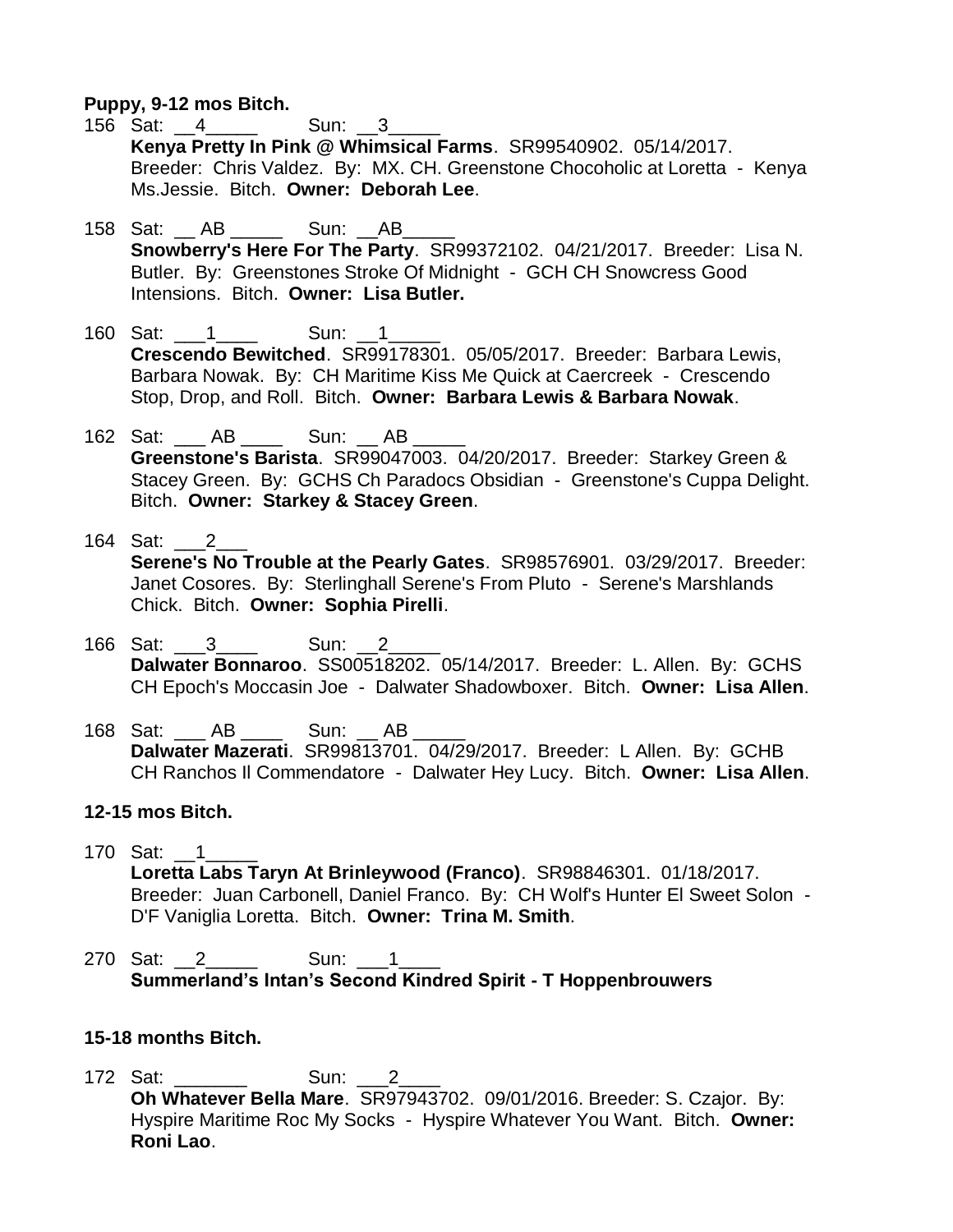- 174 Sat: 1 \_\_\_\_\_\_ Sun: 1 **Kenya's Lil Miss Fancy Pants For St Johns**. SR94779801. 08/19/2016. Breeder: Chris Valdez. By: GCHB CH Quail Chase Broadway Joe Windfall - Kenya Blue Jeans. Bitch. **Owner: Bonnie St John**.
- 176 Sat: AB \_\_\_\_\_ Sun: AB **Greenstone's Token Romance**. SR95179401. 08/19/2016. Breeder: Starkey Green & Stacey Green, Elizabeth Martin. By: Greenstone's Special Forces - GCH CH Greenstone's Lady Luck. Bitch. **Owner: Starkey & Stacey Green**.

## **Bred-By Exhibitor Bitch.**

- 178 Sat: 2 Sun: 3 **Riverlane Our Girl Friday**. SR91636403. 02/09/2016. Breeder: Susan Huntzinger, Joanne Hanscom. By: GCHB CH Shalimar's The Animator - Riverlane Skye's Black Friday. Bitch. **Owner: Udo Starck & Susan Huntzinger**.
- 180 Sat: 4 Sun: **Marstad Black Crown**. SR94894901. 07/18/2016. Breeder: Chris Courtney, Teresa M Herigstad. By: CH Eagertrieve Blackjack - Marstad Stella Artois. Bitch. Owner: **Teresa Herigstad**.
- 182 Sat: \_\_\_ AB \_\_\_\_ Sun: \_\_ AB **Snowberrys Good As Gold**. SR91710602. 01/06/2016. Breeder: Lisa N Butler. By: CH Cressmoors Lost In The Fog - GCH CH Snowcress Good Intentions. Bitch. **Owner: Lisa Butler**.
- 184 Sat: \_\_\_\_\_\_\_\_\_ Sun: \_\_1\_ **CaerCreeks Hugs N Kisses To Maritime**. SR96414301. 11/12/2016. Breeder: Julie Jussaume, Janet Peters, Laura Fletcher. By: CH Elhid's Smug Cat - CH CaerCreeks Passionate Kisses. Bitch. **Owner: Laura Fletcher & Janet Peters**.
- 186 Sat: \_\_\_\_\_\_\_ Sun: \_\_\_\_\_\_\_ **Galileo's Marstad Black Light**. SR85094701. 11/04/2014. Breeder: Chris Courtney, Teresa Herigstad. By: CH Spirithawk's The Buck Stops Here At Temescal - Marstad Stella Artois. Bitch. **Owner: Chris Courtney & Teresa Herigstad**.
- 188 Sat: 1 Sun: 2 **Greenstone's Spellbound**. SR93011603. 04/01/2016. Breeder: Starkey Green & Stacey Green, Elizabeth Martin. By: GCH CH Paradocs Bellwether Heath - Greenstone Cinderella Dressed In Yellow. Bitch. **Owner: Starkey & Stacey Green**.
- 190 Sat: 3\_\_\_\_ Sun: 4\_ **Bouldinaire N Tuscany's Pacific Port**. SR73288402. 05/17/2012. Breeder: Lisa Colombani, Beth Wilkerson, and Chris Courtney. By: GCHB Ch Saddlehill Late Knight Scramble - Bouldinaire's Happy Hour. Bitch. **Owner: Lisa Colombani & Beth Wilkerson**.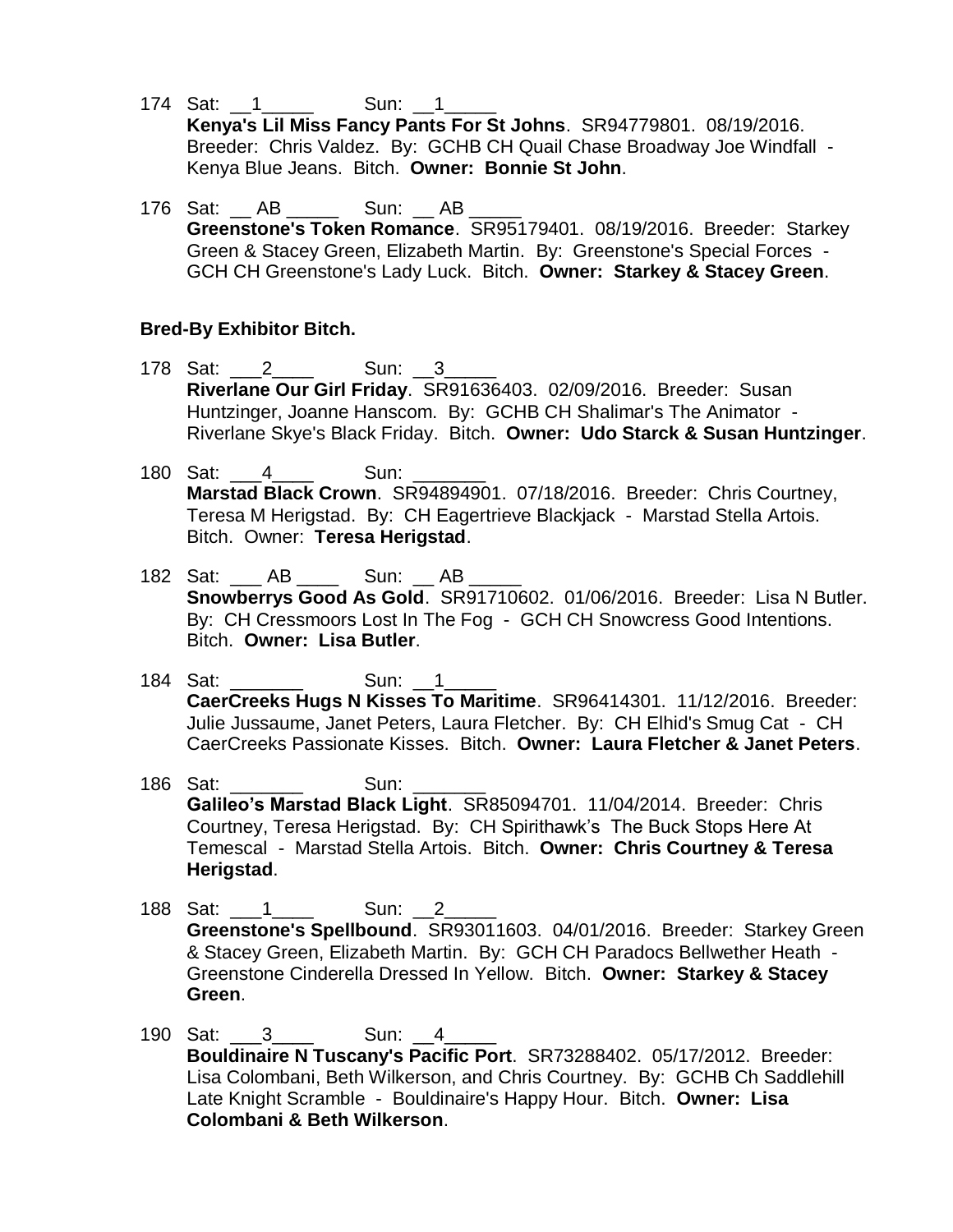192 Sat: AB \_\_\_\_\_\_ Sun: AB **Loretta Labs Crazy Party**. SS03399001. [ ]. 05/29/2016. Breeder: Juan Carbonell. By: Loretta Lobuff One Knight Stand - La Abuelita. Bitch. **Owner: Juan Carbonell**.

#### **American Bred Bitch.**

- 194 Sat: Sun: **Amberlane's Starry Night**. SR93498101. 04/15/2016. Breeder: Gary Lane. By: CH Nipntuck Rumrunner - Amberlane's Angelina. Bitch. **Owner: Gary Lane**.
- 196 Sat: 4 \_\_\_\_\_ Sun: 3 **Alibi's A Need For Speed**. SR90924504. 11/30/2015. Breeder: Kim Jacobson, Jeremiah Mendoza. By: Loretta Greenstone Hold Your Horses - CH Alibi's Redneck Girl. Bitch. Owner: **Tracy Sherman & Kim Jacobson**.
- 198 Sat: 3 \_\_\_\_\_ Sun: 4 **Wallcroft's Faith And Begorrah**. SR94328601. 07/11/2016. Breeder: Nancy Shahan-Wall, Larry W. Wall. By: GCH CH Laurglen Ardent Rogue at Hyspire RN JH CGC - Wallcroft Windrose Nyckelharpa. Bitch. **Owner: Nancy Shahan-Wall & Larry W. Wall**.
- 202 Sat: 1 \_\_\_\_\_\_ Sun: 2 **Broyhill Gloriana**. SR89475801. 09/13/2015. Breeder: Marcus Prestwich, Barbara Nowak. By: GCH CH Shalimar's The Animator - Saddlebroyhill Pied Piper. Bitch. **Owner: Barbara Nowak & Kimberly Nowak**.
- 204 Sat: 2 Sun: 1 **Legacy's Be A Star At Bouldercrest**. SR74576503. 09/02/2012. Breeder: Kent B Mortensen. By: GCH Ch Thornwood's Noteworthy Music Man - Ch Kelleygreens Independence Girl. Bitch. **Owner: Abriana Church**.

#### **Open, Black Bitch.**

- 206 Sat: \_\_ AB \_\_\_\_\_\_ Sun: \_\_ AB **Noteworthy's Hey Pretty Girl "Melody"**. SR79306101. 09/02/2013. Breeder: Kent Mortensen. By: Thornwood's Noteworthy Music Man - Kelleygreen's Midnight Lilly. Bitch. **Owner: Kent B Mortensen**. Agent: Jorge Olivera.
- 208 Sat: 4 \_\_\_\_\_ Sun: 4 **CareCreeks Coal Miners Daughter**. SR96276001. 11/19/2016. Breeder: Janet Peters, Laura Fletcher. By: CH Maritime Kiss Me Quick At CareCreeks - CareCreek Rock And Roll Rub. Bitch. **Owner: Laura Fletcher & Janet Peters, Susan Houx**.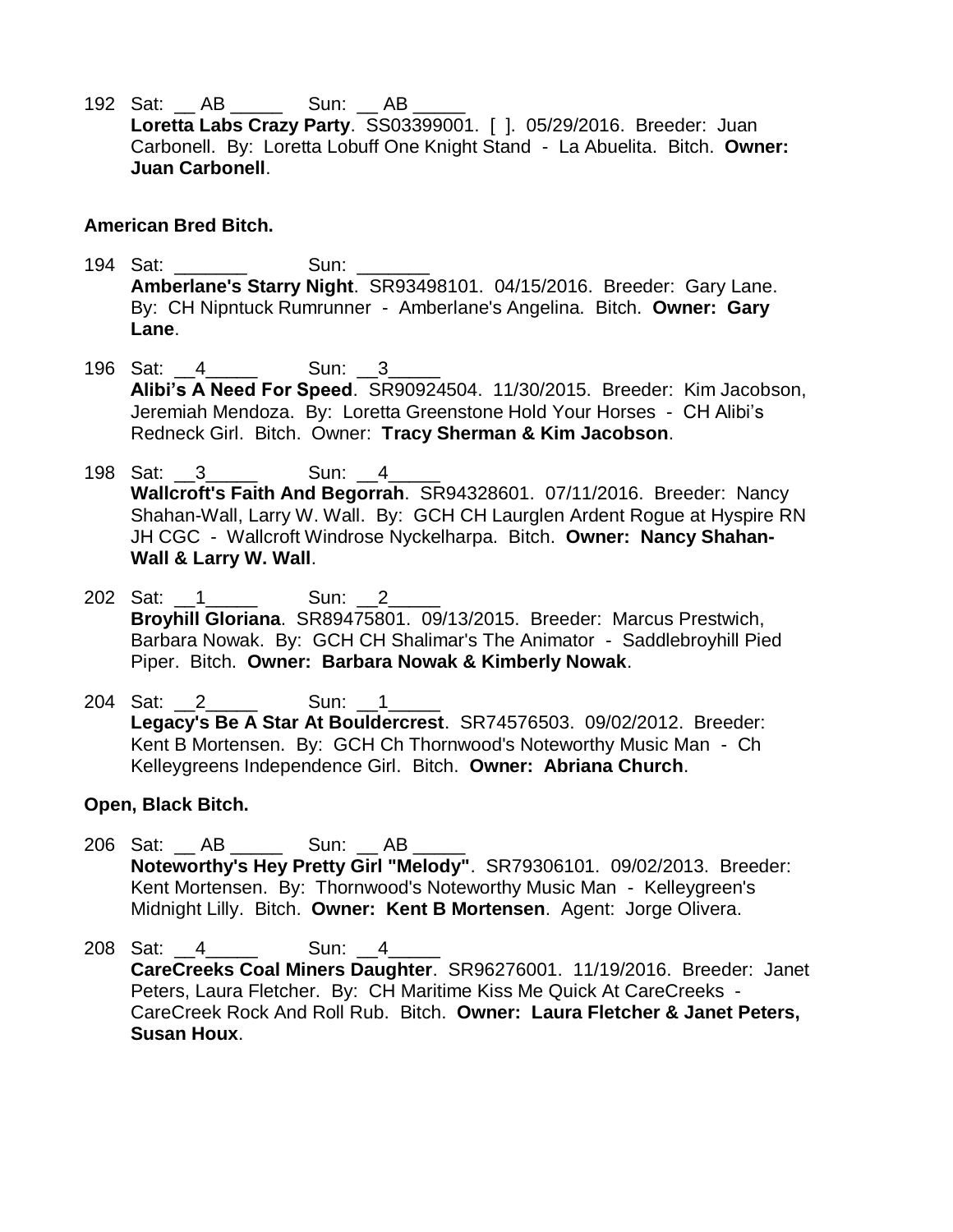- 210 Sat: 3 \_\_\_\_\_ Sun: 1 **Somersun's All About That Base**. SR86153804. 12/12/2014. Breeder: Katie Somers, Jessica Harper, Jim Fleming, Barbara Gilchrist. By: Skyfire Maritime Hanky Panky - Somersun's Blackthorn Baby Has Her Bluejeans On. Bitch. **Owner: Angela Rogalla**.
- 212 Sat: \_\_\_\_\_\_\_ Sun: \_\_\_\_\_\_\_ **Mainland Embers On Fire at Bentwood**. SR78721702. 06/22/2013. Breeder: Shelah Frey. By: GCH CH Laurglen Ardent Rogue At Hyspire RN CGC - Mainland's Pembroke Phinny. Bitch. Owner: Debra Thompson.
- 214 Sat: AB \_\_\_\_\_ Sun: AB **Legasea's Bcuz I'm Happy**. SR89520001. 08/17/2015. Breeder: Carrie Eberhardt. By: Paradigm s Enter Sandman CDX - CH LegaSeas Bcuz Bcuz Bcuz Bcuz Bcuz JH. Bitch. **Owner: Carrie Eberhardt**.
- 216 Sat: 1 \_\_\_\_\_\_ Sun: 3 **Greenstone Loretta Hanky Panky**. SR92915202. 03/17/2016. Breeder: Stacey Green & Juan Carbonell. By: Tabatha's Excalibur - Greenstone Secret Affair at Loretta. Bitch. **Owner: Starkey & Stacey Green**.
- 218 Sat: 2 \_\_\_\_\_\_\_\_ Sun: 2 **Amethyst Hello Dolly Girl**. SR88475108. 06/26/2015. Breeder: Karen Turner, Duke Donahue. By: GCH CH Hyspire Singular Sensation - GCH CH Amethyst Twas The Night After. Bitch. **Owner: Karen Turner & Duke Donahue**.

#### **Open, Yellow Bitch.**

- 220 Sat: 4 \_\_\_\_\_ Sun: 4 **Noteworthy's Have A Little Faith**. SR67360006. 03/14/2011. Breeder: Kent B Mortensen. By: CH Saddlehill Driftwood CDX JH - Ch Kelleygreens Independence Girl. Bitch. **Owner: Kent B Mortensen**. Agent: Jorge Olivera.
- 222 Sat: 3 Sun: 2 **Amberlane's Jersey Girl**. SR80841901. 12/09/2013. Breeder: Gary Lane. By: CH Wiscoy's Tony - Amberlane's Angelina. Bitch. **Owner: Gary Lane**.
- 224 Sat: AB \_\_\_\_\_ Sun: AB **CaerCreeks Loves Me Like A Rock**. SR95238002. 09/03/2016. Breeder: Janet Peters, Laura Fletcher, Nancy Tanner. By: Maritime Kiss Me Quick At CaerCreek - Caerleons You Can't Hurry Love. Bitch. **Owner: Laura Fletcher & Janet Peters**.
- 226 Sat: 2 \_\_\_\_\_\_ Sun: 3 **Crescendo Hot Summer Night**. SR89612001. 09/09/2015. Breeder: Barbara Lewis, Barbara Nowak. By: GCH Shalimar's the Animator - Crescendo Stop, Drop, and Roll. Bitch. **Owner: Barbara Lewis & Barbara Nowak**.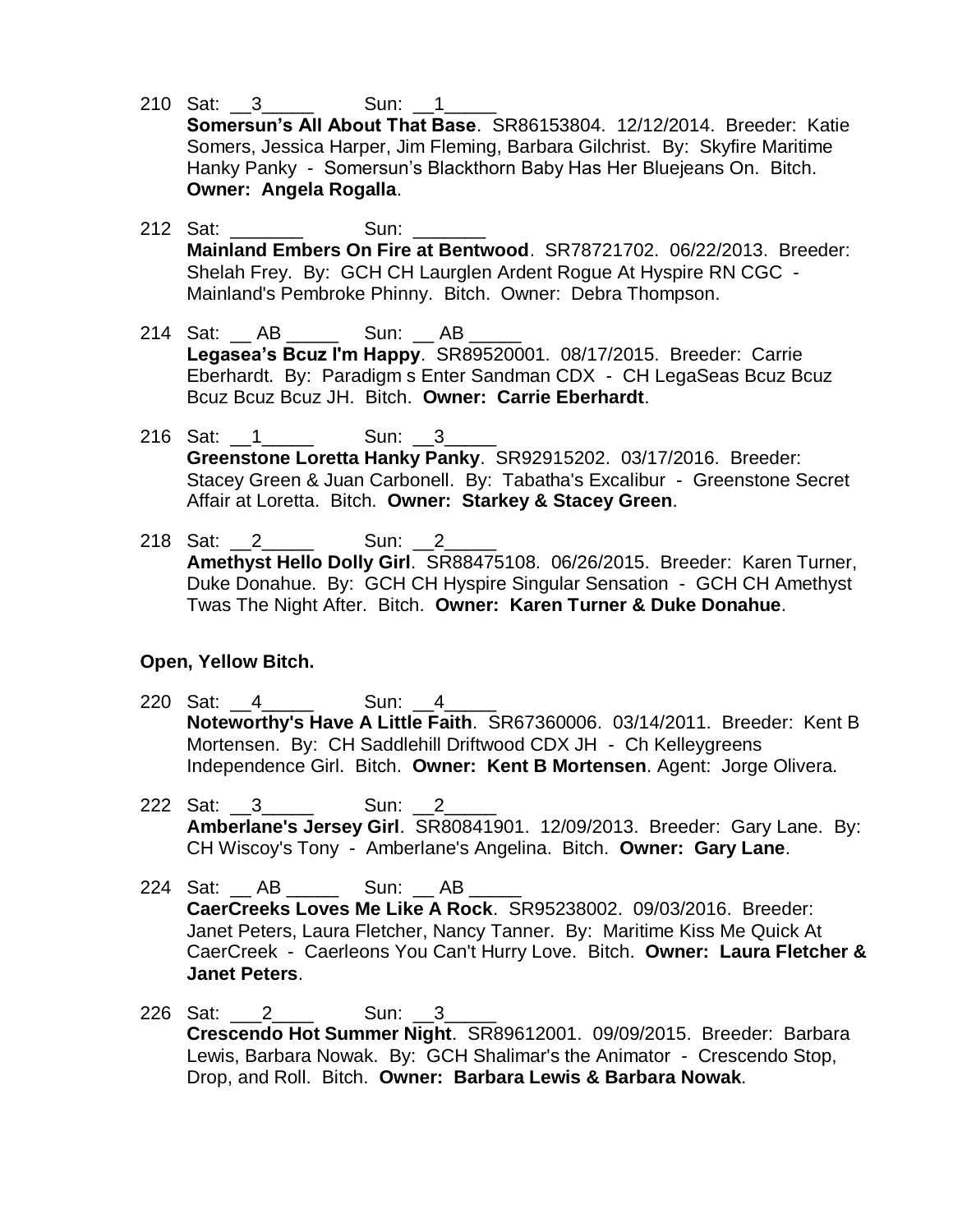228 Sat: 1 \_\_\_\_\_\_ Sun: 1 **Dostaff Spellbound At Rycroft Journeyman CD, BN, RN**. SR92518502. 03/22/2016. Breeder: Melissa Bickerstaff. By: CH Loretta Labs Morris - Dostaff Supernatural At Avery. Bitch. **Owner: Deb Quast & Dianne Mullikin, Melissa Bickerstaff**.

**Saturday: Winners Bitch\_\_202\_\_\_\_\_\_ Reserve\_\_188\_\_\_Points\_\_\_3\_\_\_ Bitches\_\_\_35\_\_\_**

**Sunday: Winners Bitch\_\_210\_\_\_\_\_\_ Reserve\_\_184\_\_\_Points\_\_\_3\_\_\_ Bitches\_\_\_32\_\_\_**

**Division 9 Point Schedule of Points ~ Bitches** (effective May 17, 2017)

**2 = 1 Pt 10 = 2 Pts 18 = 3 Pts 38 = 4 Pts 66 = 5 Pts**

#### **Veteran, 7+ yrs Dog.**

- 229 Sat: 3 \_\_\_\_\_ Sun: 2 **GCH CH Blue Knight Silent Alarm CGC**. SR39845501. 12/13/2006. Breeder: Dian & Dan Welle. By: CH Oseay Darn That Alarm - Blue Knight Happy Talk. Dog. **Owner: Jo-Anne & Glenn Jace & Michelle Jace**.
- 231 Sat: 1 \_\_\_\_\_ Sun: AB **GCHB CH Saddlehill Late Knight Scramble**. SR55452701. 03/23/2009. Breeder: Susan Eberhardt. By: CH Shalane Fly By Knight - CH Saddlehill Don't Be Late. Dog. **Owner: Susan & Bill Eberhardt**.
- 233 Sat: 2 Sun: 1 **GCHB Alibi's Talkin' Smack**. SR51053701. 06/08/2009. Breeder: Scott and Kim Jacobson. By: CH Wynhills Thunder Struck - Wynmar's The Polar Express. Dog. **Owner: Kim Jacobson & Scott Jacobson, Jeremiah Mendoza**.

#### **Veteran, 7+ yrs Bitch.**

234 Sat: 1 \_\_\_\_\_\_ Sun: 1 **Crescendo Stop, Drop, and Roll**. SR56755101. 05/07/2009. Breeder: Barbara Lewis, Barbara Nowak. By: Wynhill's Special Edition - Crescendo Poetry in Motion. Bitch. **Owner: Barbara Lewis & Barbara Nowak**.

#### **Hunting Retriever Bitch.**

236 Sat: 1 \_\_\_\_\_\_ Sun: 1 **Dreamweavers Little Rascal BN CGC JH**. SR79851701. 10/12/2013. Breeder: Ellen Massie. By: GCH CH Cedarwoods Signature Browning Copied JH - Dreamweaver One In A Zillion. Bitch. **Owner: Ellen Massie**.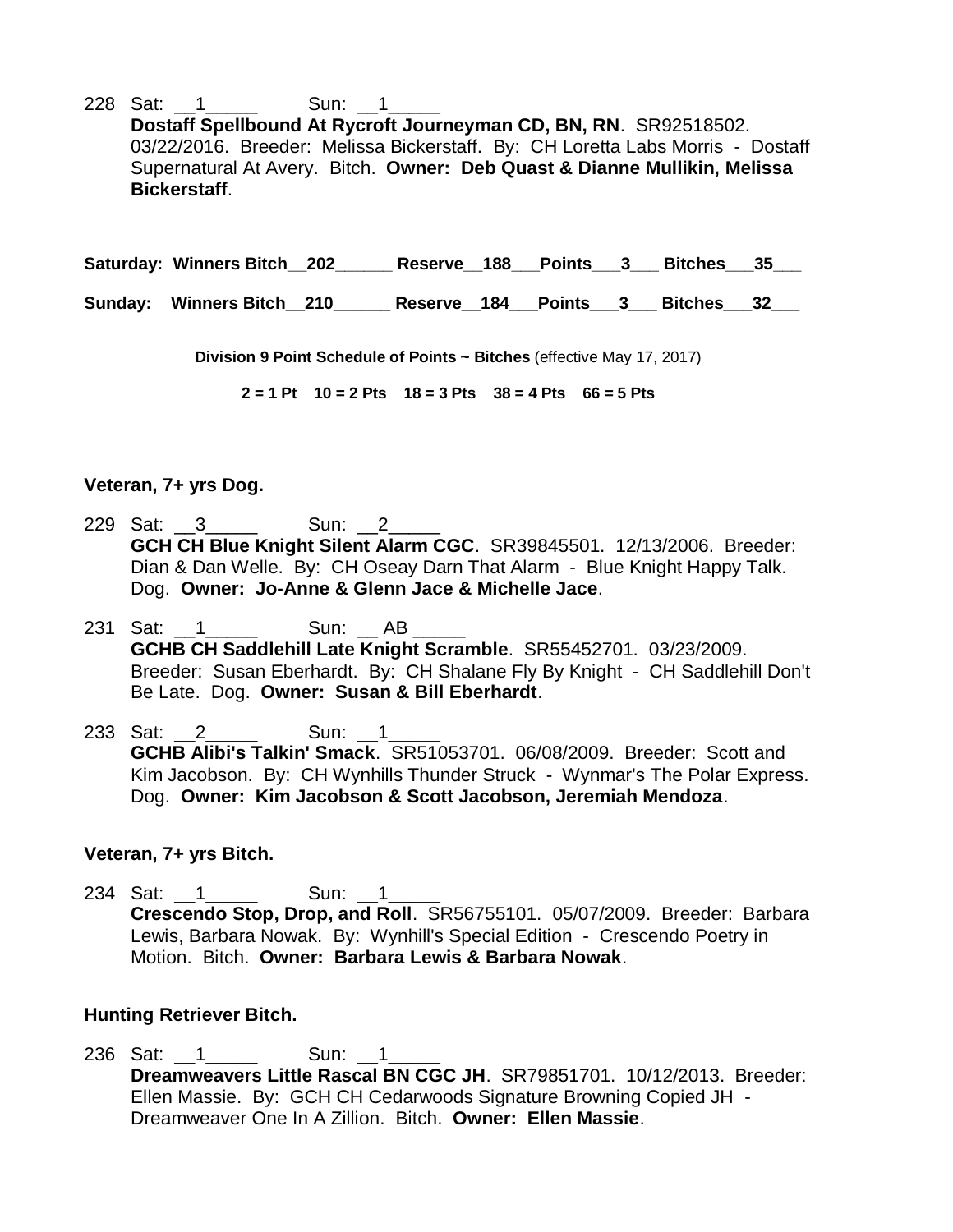## **BEST OF BREED COMPETITION**

#### **Saturday Judge: Krista Beal**

#### **Sunday Judge: Judy Heim**

#### **Best Of Breed.**

- 238 Sat: **Sun: Sun: GCH CH Marstad Cherry Wheat**. SR80618303. 11/28/2013. Breeder: Teresa M Herisgtad. By: CH Salty Dog Of Tampa Bay JH - Marstad Pocket Full Of Sunshine. Bitch. **Owner: Teresa Herigstad**.
- 240 Sat: \_\_ AB \_\_\_\_\_\_ Sun: \_\_ AB \_\_\_\_\_ **GCH CH Snowcress Good Intentions**. SR79119901. 07/24/2013. Breeder: Lisa Butler, LuAnn Curtis. By: GCH CH Mtn. Meadows Buckeye Brutus - Snowberrys High Hopes. Bitch. **Owner: Lisa Butler**.
- 242 Sat: Sun: **CH CaerCreeks Passionate Kisses**. SR77283501. 04/09/2013. Breeder: Laura Fletcher, Janet Peters. By: GCH CH Gateways Nothin But Trouble - CH Drycrks Cowgirl Up For Lindsey. Bitch. **Owner: Laura Fletcher & Janet Peters, Julie Jussaume**.
- 243 Sat: \_\_\_\_\_\_\_ Sun: \_\_\_\_\_\_\_ **GCHB CH Belgold A Shore Thing For Montview RN JH**. SR78271507. 03/09/2013. Breeder: Nancy Talbott, Judy Slayton Bachofner. By: GCH Laurglen Ardent Rogue At Hyspire JH CD RA CGC - Grassland Black Pearl. Dog. **Owner: Julie & Mathew Oghigian & Juan Carbonell**.
- 245 Sat: Sun: Sun: **GCH CH Kintra's Celtic Thunder CGC**. SR75009701. 09/14/2012. Breeder: Alexandra Flanigan, Jessica Knox. By: GCH Ch Gingerbred Celestial Thunder RN JH CGC - Kintra's Beithe of Bitacula. Dog. **Owner: Alexandra Flanigan**.
- 247 Sat: Sun: **CH Broyhill Built Tough**. SR82100102. 02/26/2014. Breeder: Barbara Nowak, Kimberly Nowak. By: GCH CH Epoch's Moccasin Joe - GCH CH Broyhill Hanky Panky. Dog. **Owner: Barbara Nowak & Kimberly Nowak**.
- 248 Sat: Sun: **GCH CH Summerland Taking Broadway By Storm**. SR90344901. 10/19/2015. Breeder: Julia Bunker. By: GCHB Ch Quail Chase Broadway Joe Windfall - Summerland Sandstorm. Bitch. **Owner: Julia Bunker**.
- 249 Sat:

**CH Stonewall's Chasing Mavericks RN JH**. SR89671301. 10/02/2015. Breeder: Ron Morelos. By: CH Hyspire Maritime Everything You Always Wanted - Stonewall's Ciao Bella. Dog. **Owner: Ron Morelos**.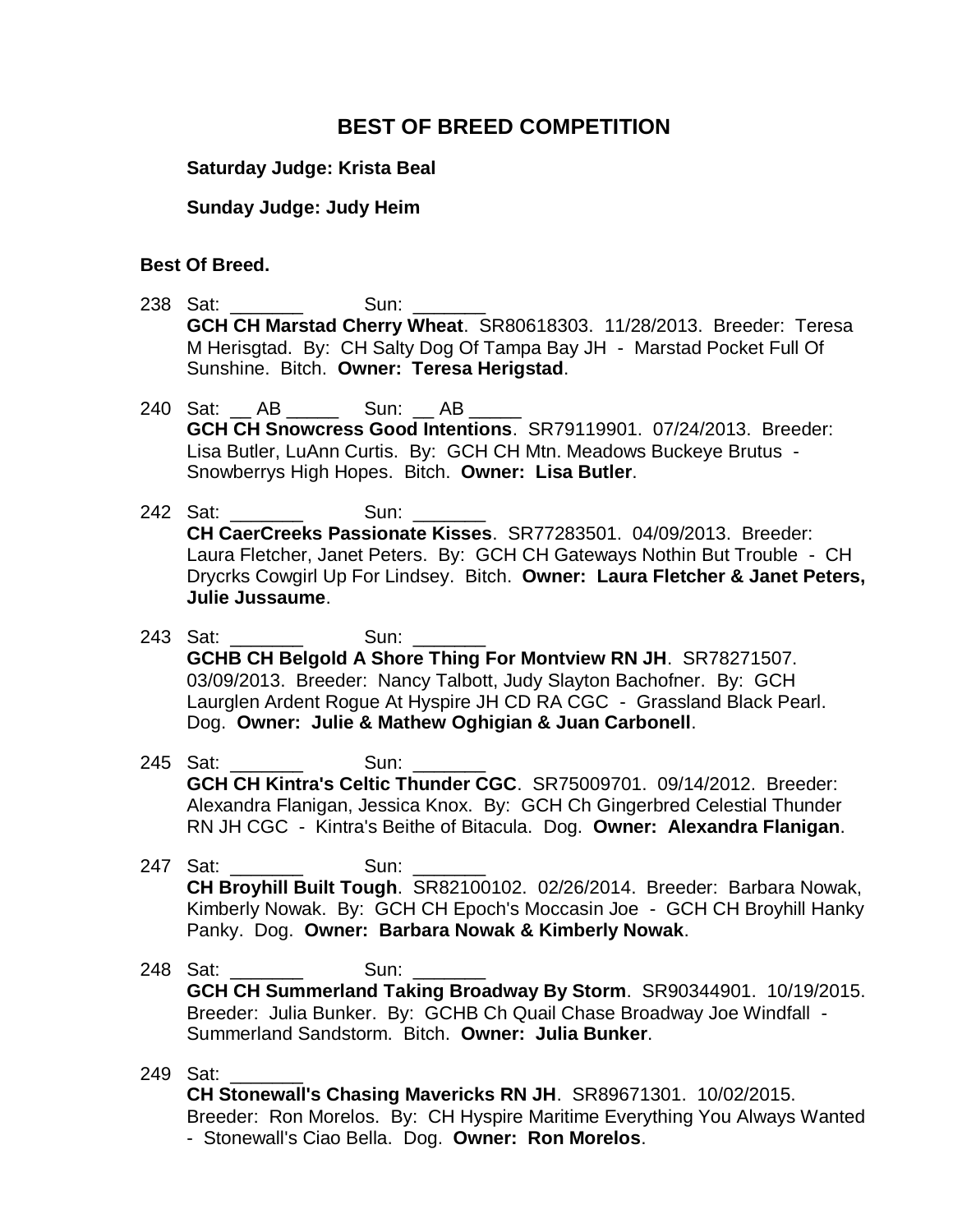251 Sun:

**GCH CH Stonewall's I'll Have Another**. SR71200703. 01/30/2012. Breeder: Ron Morelos. By: GCHB Ch Laureglen's Ardent Rogue At Hyspire - GCH Stonewall's Twilight Dog. **Owner: Ron Morelos**.

- 253 Sat: Sun: **CH Greenstone's Believe It Or Not**. SR84735901. 08/27/2014. Breeder: Ch Greenstone's Believe It Or Not. By: Summerlin Pressing Danger - Mtn Meadow Greenstone Spiked Punch. Dog. **Owner: Starkey & Stacey Green**.
- 254 Sat: \_\_\_\_\_\_\_ Sun: \_ **GCH CH Caercreeks You Can Leave Your Hat On at Tuscany**. SR90501004. 10/22/2015. Breeder: Janet Peters, Laura Fletcher. By: CH Caerleons Mad Hatter - Caerleons Fat Tuesday. Bitch. **Owner: Lisa Colombani & Janet Peters, Laura Fletcher, Beth Wilkerson**.
- 256 Sat: \_\_\_\_\_\_\_ Sun: \_\_\_\_\_\_\_ **GCH CH Alibi's Call It Good**. SR87404901. 02/14/2015. Breeder: Kim Jacobson, Meg Newton, Jeremiah Mendoza. By: CH Empress Go Diego Go, JH - CH Nani Loa's Miss Misbehaven. Bitch. **Owner: Kim Jacobson & Jeremiah Mendoza**.
- 258 Sat: \_\_\_\_\_\_\_\_ Sun: **CH Snowbery Keeping Secrets At Alibi**. SR91710603. 01/16/2016. Breeder: Lisa Butler. By: CH Cressmors Lost In The Fog - GCH CH Snowcress Good Intentions. Bitch. **Owner: Kim & Scott Jacobson & Lisa Butler**.
- 259 Sat: AB \_\_\_\_\_\_ Sun: AB **CH Loretta Labs Costa Warrior**. SS02001701. 11/11/2016. Breeder: Juan Carbonell/Consuelo Guerrero/Alberto Trujillo. By: CH Greenstone's Believe It Or Not - Loretta Labs Brooke. Dog. **Owner: Juan Carbonell & Consuelo Guerrero/Alberto Trujillo**.
- 260 Sat: \_\_\_\_\_\_\_ Sun: \_\_\_\_\_\_\_ **GCH CH Marvila Trujillo**. SR90969501. 11/30/2014. Breeder: Alberto Trujillo. By: Loretta Labs Kilay - Frieda. Bitch. **Owner: Juan Carbonell & Alberto Trujilo**.
- 261 Sat: **Sun: Sun: 261 Sun: GCH CH Thornwood's Noteworthy Music Man**. SR66322004. 02/10/2011. Breeder: Cheri Conway. By: Gch Danbridge Henry J - Ch Dam Thornwoods Singular Sensation. Dog. **Owner: Kent B Mortensen**. Agent: Jorge Olivera.